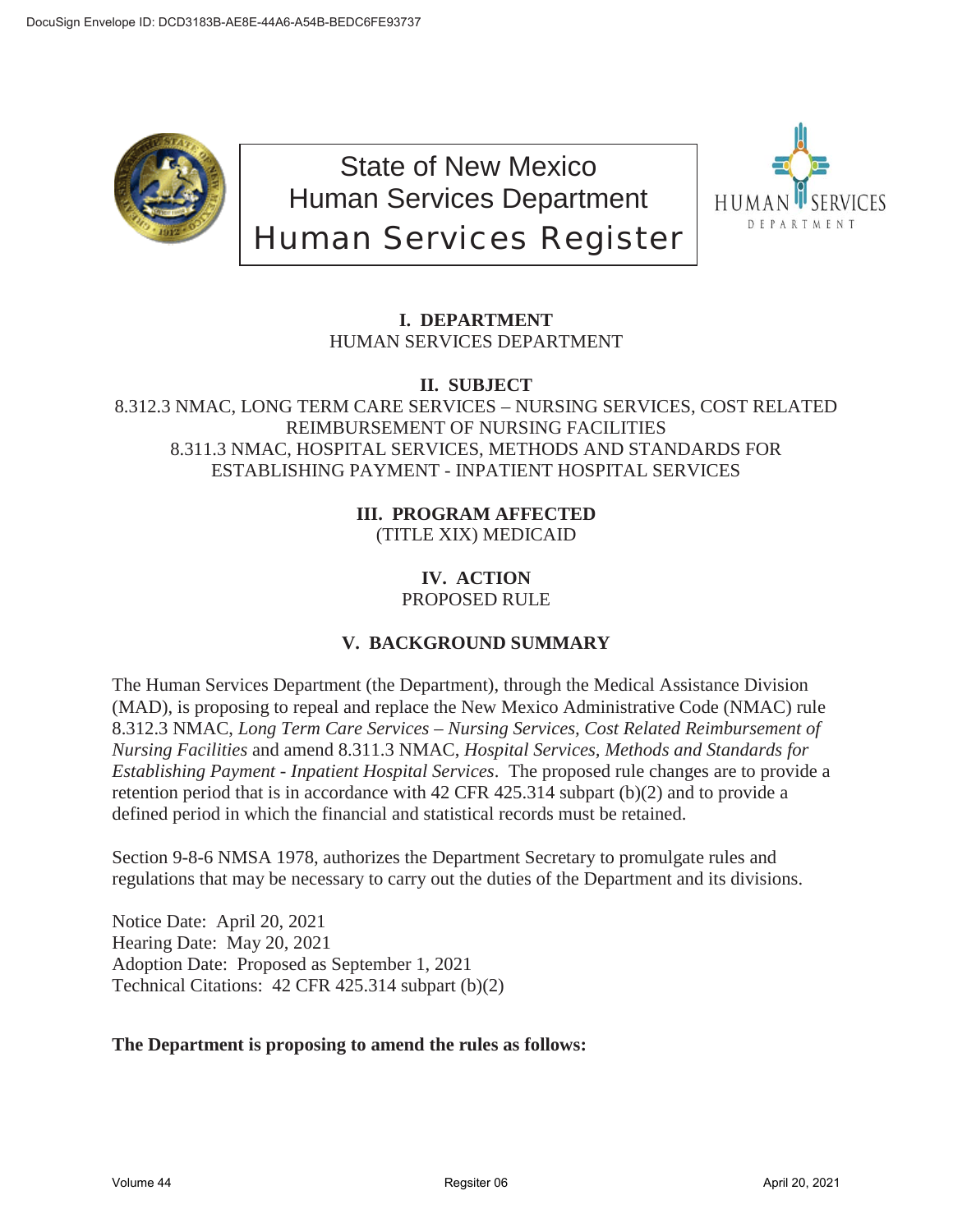## **8.312.3 NMAC**

Section 8 is being amended to include the Department's current mission statement.

Section 11, Subsection D, Paragraph (1) is being amended to provide a more defined retention period by replacing the "period of not less than four years" with "10 years".

Section 11, Subsection D, Paragraph (2) is being amended to provide a more defined retention period by replacing the "period of not less than three years" with "10 years".

Throughout the rule amendments are made to comply with NMAC rule formatting requirements.

## **8.311.3 NMAC**

Section 8 is being amended to include the Department's current mission statement.

Section 14, Subsection D, Paragraph (1) is being amended to provide a more defined retention period by replacing the "period of not less than four years" with "10 years".

Section 14, Subsection D, Paragraph (2) is being amended to provide a more defined retention period by replacing the "period of not less than three years" with "10 years".

## **VI. RULE**

These proposed rule changes will be contained in 8.312.3 and 8.311.3 NMAC. This register and the proposed rules are available on the HSD website at: http://www.hsd.state.nm.us/LookingForInformation/registers.aspx and http://www.hsd.state.nm.us/2017-comment-period-open.aspx. If you do not have internet access, a copy of the proposed register and rules may be requested by contacting MAD at (505) 827- 1337.

## **VII. EFFECTIVE DATE**

The Department proposes to implement these rules effective September 1, 2021.

#### **VIII. PUBLIC HEARING**

A public hearing to receive testimony on these proposed rule amendments will be held via conference call on Thursday, May 20, 2021 at 10 a.m., Mountain Time (MT). **Conference phone number: 1-800-747-5150. Access Code: 2284263.** 

If you are a person with a disability and you require this information in an alternative format or require a special accommodation to participate in the public hearing, please contact the MAD in Santa Fe at (505) 827-1337. The Department requests at least 10 working days advance notice to provide requested alternative formats and special accommodations.